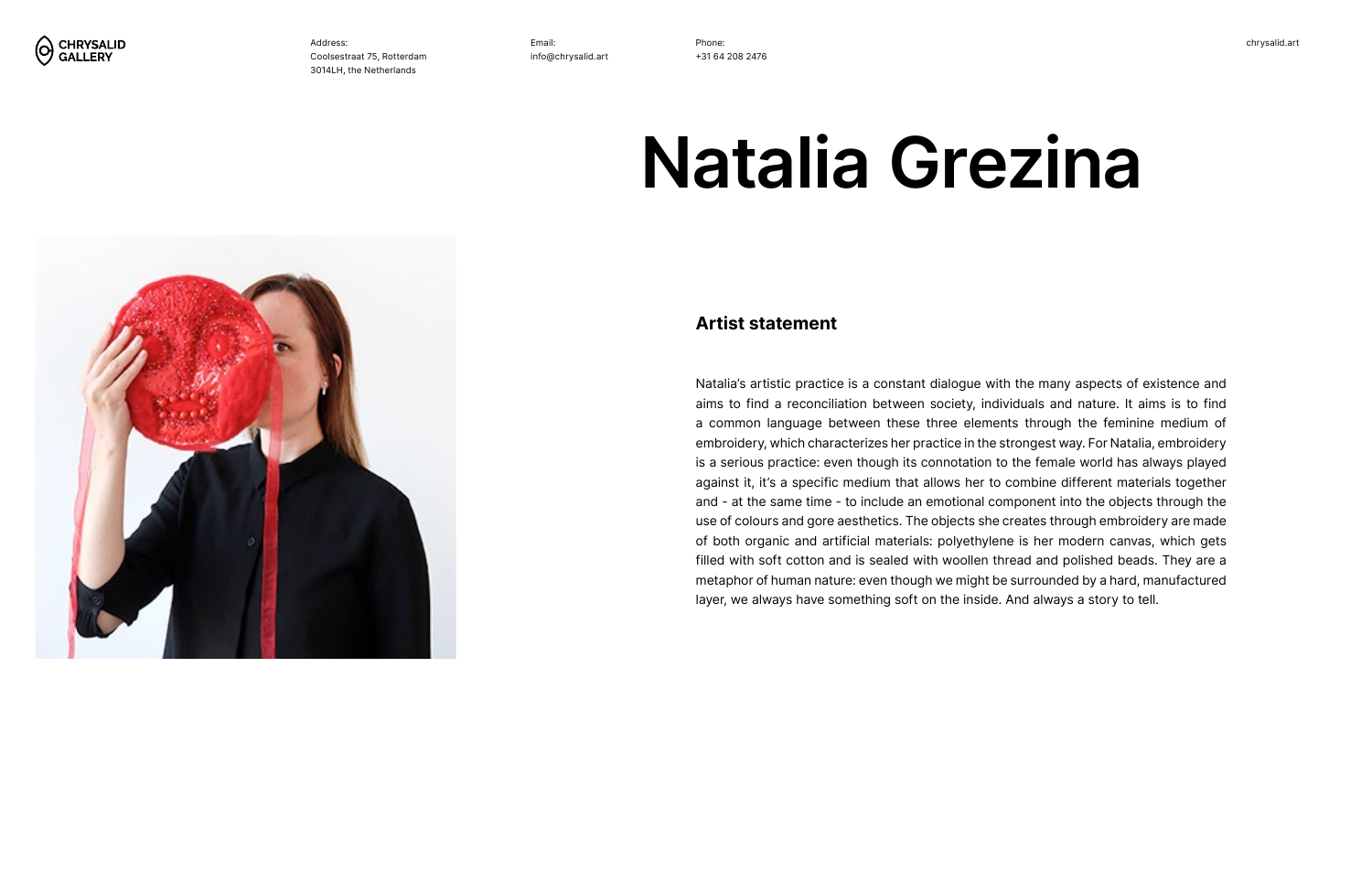

n, the

2016

Art residency, Nikolayevka, Crimea

# **Education**

| $2017 -$<br>2018 | <b>Free Workshops</b><br>MMOMA, Moscow, Russia                          | 2019 | Gift<br>MMOMA, Moscow, Russia                   |
|------------------|-------------------------------------------------------------------------|------|-------------------------------------------------|
| $2005 -$         | Degree in Geography                                                     |      | <b>Under the Mountain</b>                       |
| 2010             | Faculty of Natural Sciences, Moscow State<br>University, Moscow, Russia |      | CCI Fabrika, Moscow, Russia                     |
|                  |                                                                         |      | <b>The Black Sea Always</b><br><b>Turns Red</b> |
|                  |                                                                         |      | Raw Streetphoto Gallery, Rotterdam,             |
|                  | <b>Residencies</b>                                                      |      | <b>Netherlands</b>                              |
|                  |                                                                         | 2018 | Fame                                            |
|                  |                                                                         |      | Elektrozavod gallery, Moscow, Russia            |
| $2014 -$         | <b>Bereg</b>                                                            |      |                                                 |

# **Personal exhibitions**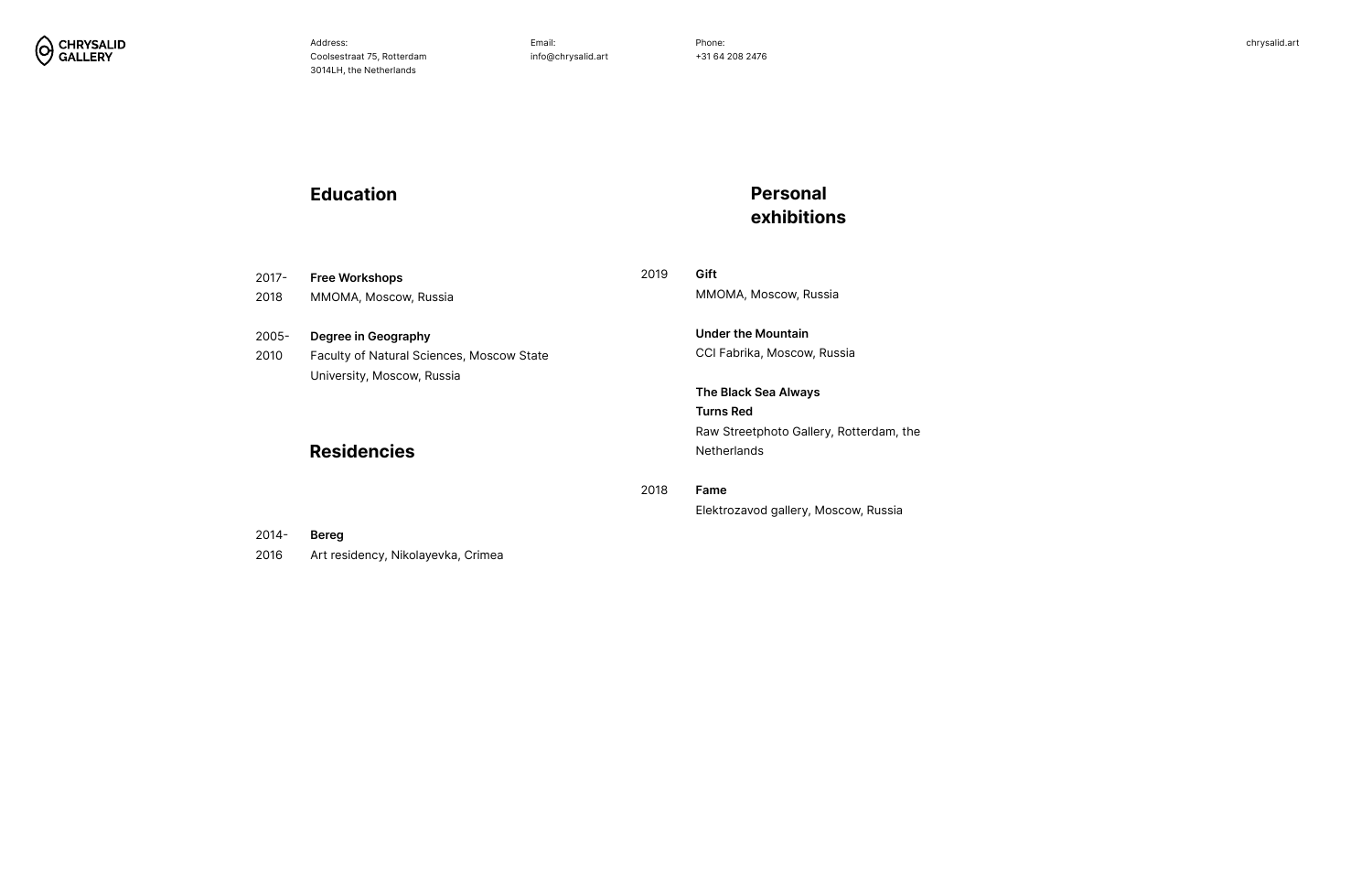Phone: +31 64 208 2476



e Has To No-

, Moscow,

**ration** 

opol,

dyssey'

Crimea

| 2019 | <b>Blood In the Corner of the Eye</b>         | <b>U.A</b> |                                                           |
|------|-----------------------------------------------|------------|-----------------------------------------------------------|
|      | The Others Art Fair, Turin, Italy             |            | XL Gallery, Moscow, Russia                                |
|      | <b>Technogenic</b>                            | 2017       | MMXVII*                                                   |
|      | Hiedanrannan Kartano, Tampere, Finland        |            | Elektrozavod Gallery, Moscow, Russia                      |
|      | Will You Be a Witness? 2007/19                |            | Workshop'17: There, Where No One H                        |
|      | CCI Fabrika, Moscow, Russia                   |            | <b>Dreams: From Sacred Geography To I</b><br><b>Place</b> |
|      | Sans (T) reve et Sans Merci                   |            | MMOMA, 10 Gogolevsky Boulevard, M                         |
|      | Cube Moscow, Russia                           |            | Russia                                                    |
| 2018 | <b>Workshop'18: Systems of Secret Symbols</b> | 2016       | <b>Cultural Code. Non-Random Generati</b>                 |
|      | Special project of the 6-th Moscow youth      |            | Museum of Tauris, Simferopol, Crimea                      |
|      | biennale of contemporary art                  |            |                                                           |
|      | MMOMA, 10 Gogolevsky Boulevard, Moscow,       | 2014       | <b>Power of Light</b>                                     |
|      | Russia                                        |            | Kroshitsky Museum of Arts, Sevastopo                      |
|      |                                               |            | Crimea                                                    |
|      | <b>Convenient Art</b>                         |            |                                                           |
|      | Special project of the 6-th Moscow youth      | 2012       | <b>Reconstruction of Idleness</b>                         |
|      | biennale of contemporary art MMOMA, 10        |            | Faina Gallery, Sevastopol, Crimea                         |
|      | Gogolevsky Boulevard, Moscow, Russia          |            |                                                           |
|      |                                               | 2010       | International Festival 'Balaklava Odys                    |
|      | <b>Artistry</b>                               |            | Mikhailovsky Ravelin, Sevastopol, Crin                    |
|      | Special project of the 6-th Moscow youth      |            |                                                           |
|      | biennale of contemporary art Memorial house   |            |                                                           |
|      | of A. Vasnetsov, State Tretyakov Gallery,     |            |                                                           |
|      | Moscow, Russia                                |            |                                                           |

# **Selected group exhibitions**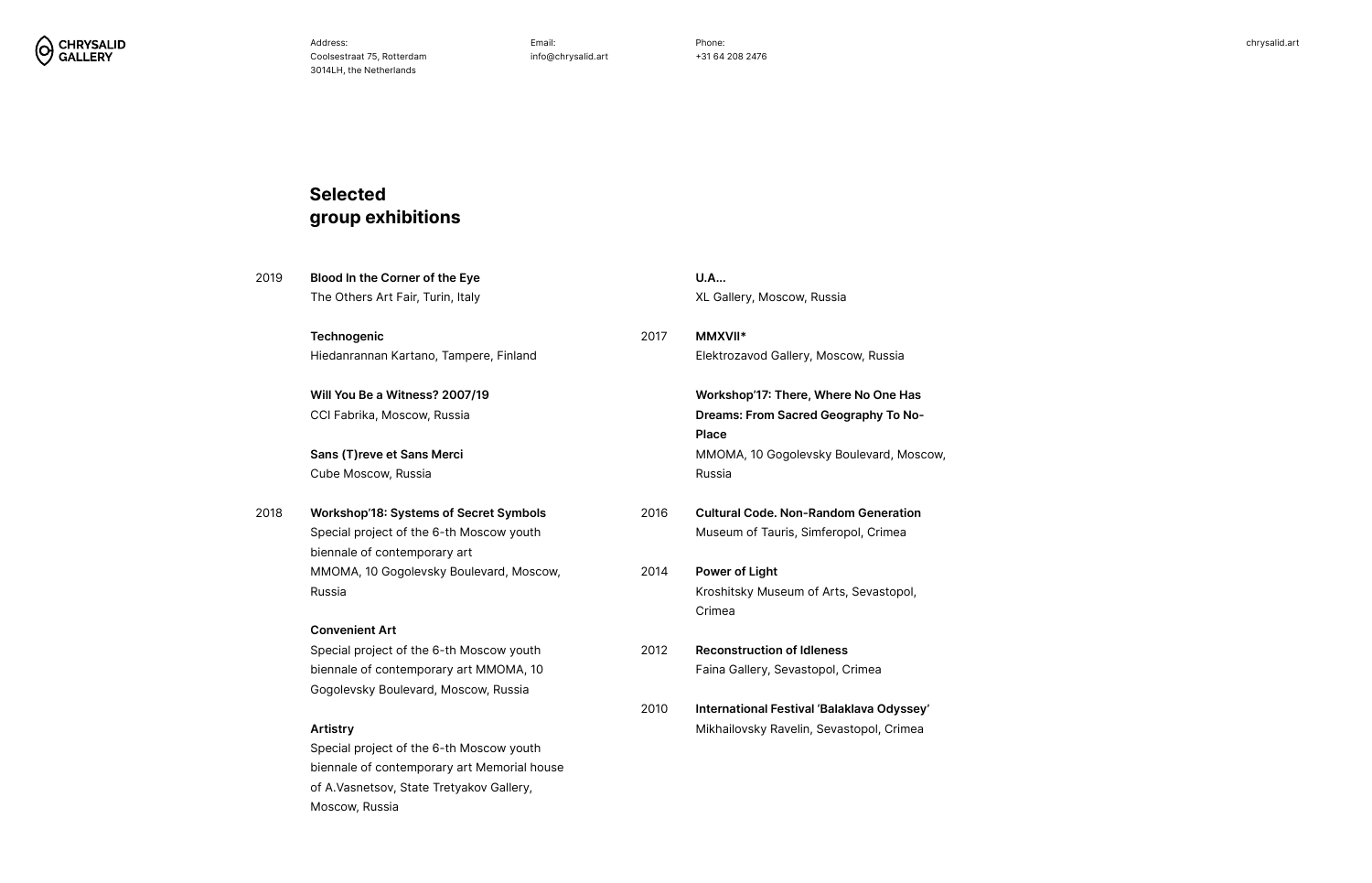Phone: +31 64 208 2476





Address: Coolsestraat 75, Rotterdam 3014LH, the Netherlands

**Pile o' Bones (from The Black Sea Always Turns Red)** Polyethylene, threads, beads, wool, branches, soil 2019

Sevastopol is a city that has witnessed conflict since its foundation. The city still bears the marks in its buildings and in the memory of its inhabitants, both in a ceremonial and a painful manner. Growing up in Sevastopol means being surrounded by this bellicose heritage and constantly being reminded of the painful past, along with a sense of pride that hides the personal, internal torment to the public. I have always been fascinated by how history is taught and romanticized in school: it's a practice that transforms gruesome acts of violence into a cold narration of dates, numbers and geographical coordinates, almost to the point of infusing it with an aura of mysticism. What I have found missing from collective knowledge (and, consequentially, from recorded history) are the personal stories of those that fought in the war and witnessed directly its many tragedies. My grandmother was one of these combatants and, throughout my life, she told me several stories and traumatic experiences, passing me down not only a firsthand knowledge of war but also a meaningful and influential emotional burden. In the first chapter of Hundred Year's War, I chose to explore my own private family history of war and trauma by combining my embroidered sculptures with the tales and witnesses from the visual archive of my grandmother.

## **The Black Sea Always Turns Red**

#### First chapter of Hundred Years' War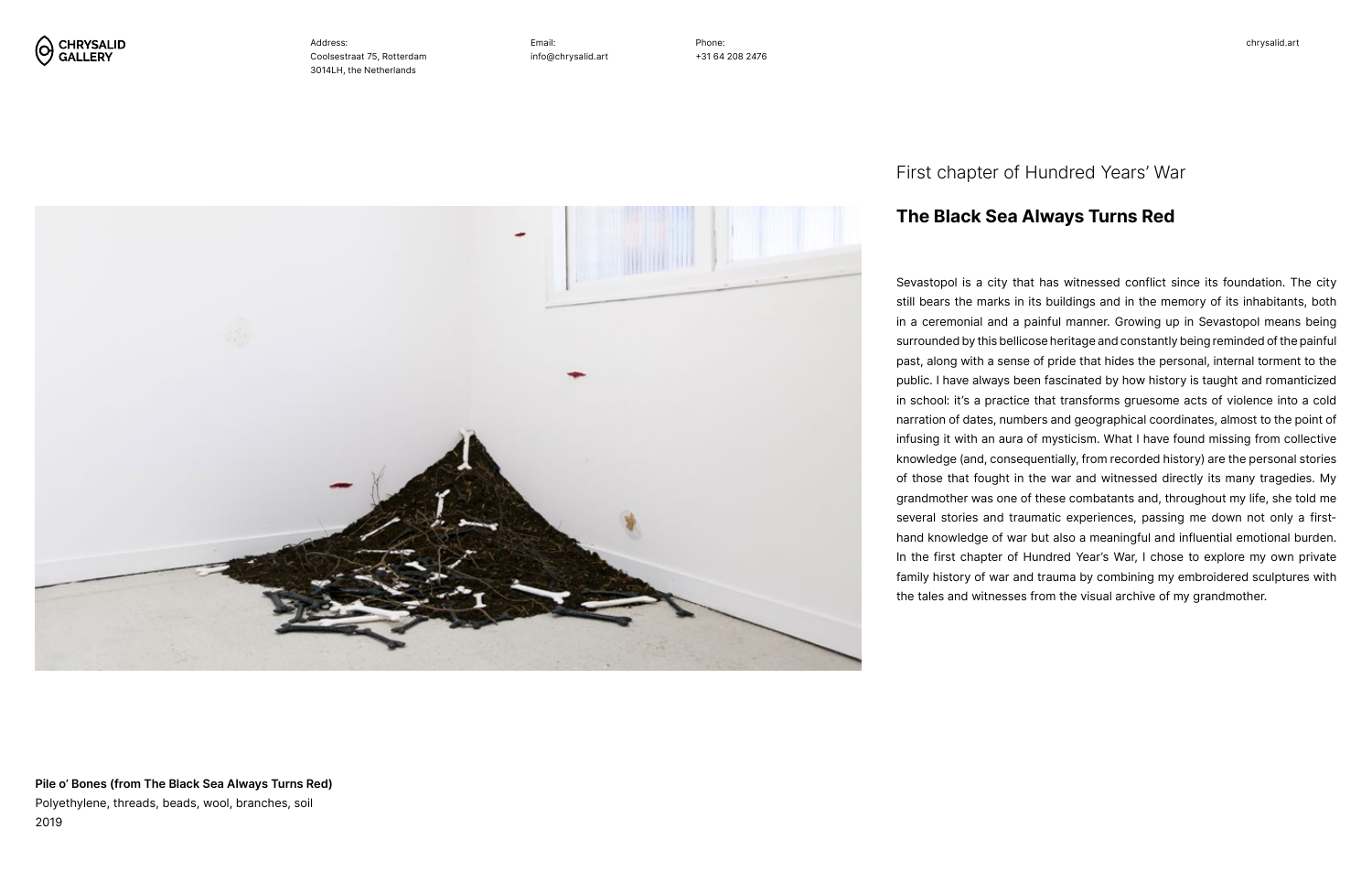Phone: +31 64 208 2476







Address: Coolsestraat 75, Rotterdam 3014LH, the Netherlands



**Wound (from The Black Sea Always Turns Red)** Polyethylene, thread, beads, wool 2019

**The Man Without Skin on His Face (from The Black Sea Always Turns Red)** Polyethylene, thread, beads, wool, branches, soil 2019

**The Wounded Heart (from The Black Sea Always Turns Red)** Polyethylene, thread, beads, wool 2019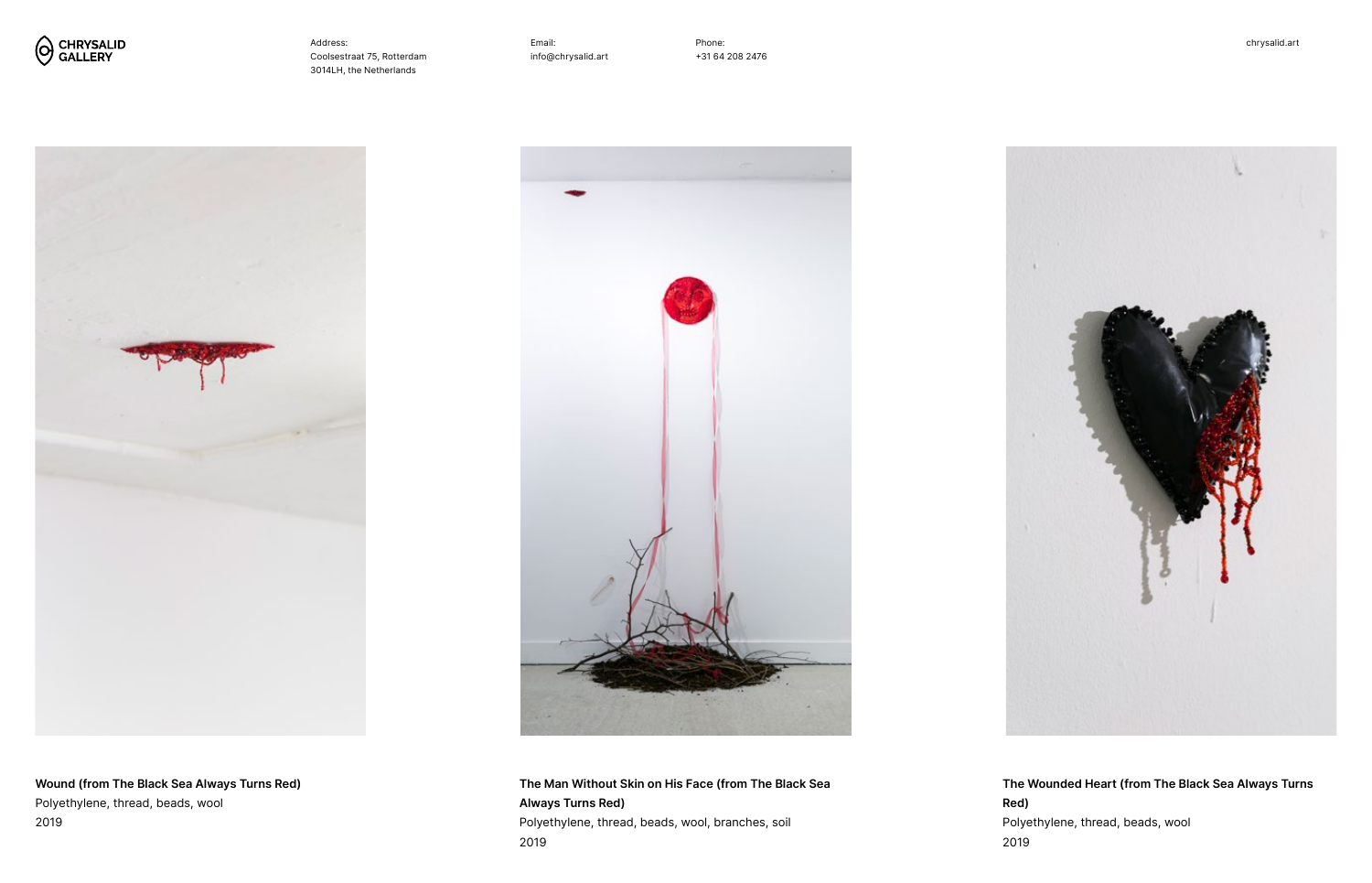Phone: +31 64 208 2476





Address: Coolsestraat 75, Rotterdam 3014LH, the Netherlands

**Khorovod (detail, from Under the Mountain)** Polyethylene, threads, beads, wool, pine needles, soil 2019

Sapun Mountain is a hill located southeast from the city of Sevastopol, Crimea. It is a seemingly unimportant ridge in the nature surrounding the city, while, instead, it has been of crucial tactical importance in the past. Both during the infamous Crimean War (which raided the land from 1853 to 1856) and the Second World War, Sapun Mountain was the epicentre of important battles, witnessing the bloodshed of countless valorous warriors coming from different countries who lost their lives fighting over this hill. On top of the hill, a large area dedicated to the fallen soldiers of the Soviet Union was erected after the end of Second World War, with a towering monument at its centre. It is a painful spot for the city and the inhabitants of Sevastopol: a place where different ages are woven together and the burden of the past still has a strong influence over the future; where historical facts meet traumatic memories from the wars and become the dreams of new generations. In this second chapter of the project, I wanted to pay a tribute to this beautiful place with a heavy legacy: the soil of Sapun Mountain is drenched in blood, rich with the metals of bombshells and explosives, and has become a resting ground where the spirits of the many fallen soldiers have found a sleepless dwelling.

# **Under the Mountain**

## Second chapter of Hundred Years' War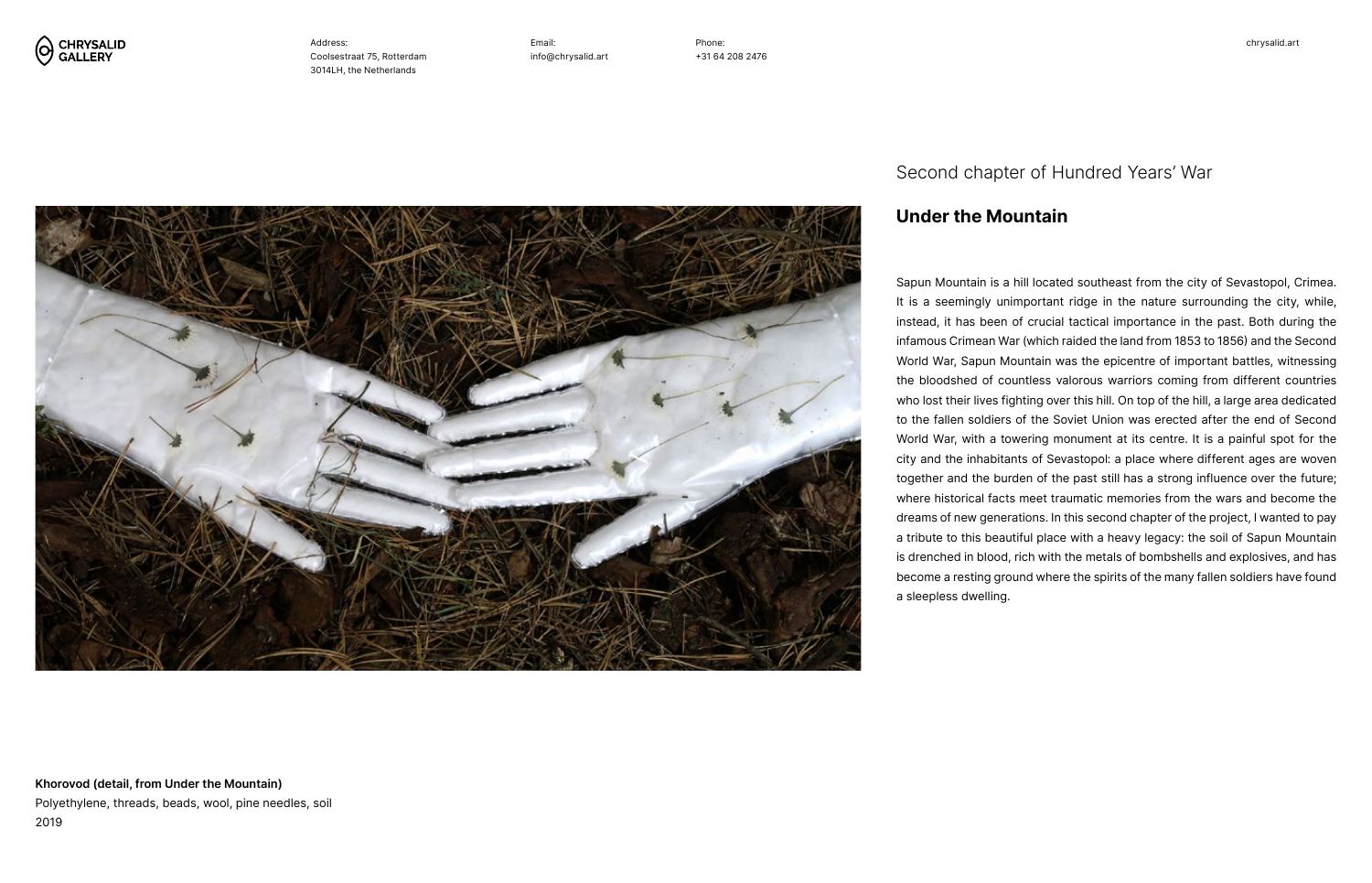Phone: +31 64 208 2476





Address: Coolsestraat 75, Rotterdam 3014LH, the Netherlands









**Burning Horse (from Under the Mountain)** Polyethylene, thread, beads, fabric 2019

**Khorovod (detail) and Burden (detail) (from Under the Mountain)** Polyethylene, threads, beads, wool, pine needles, soil 2019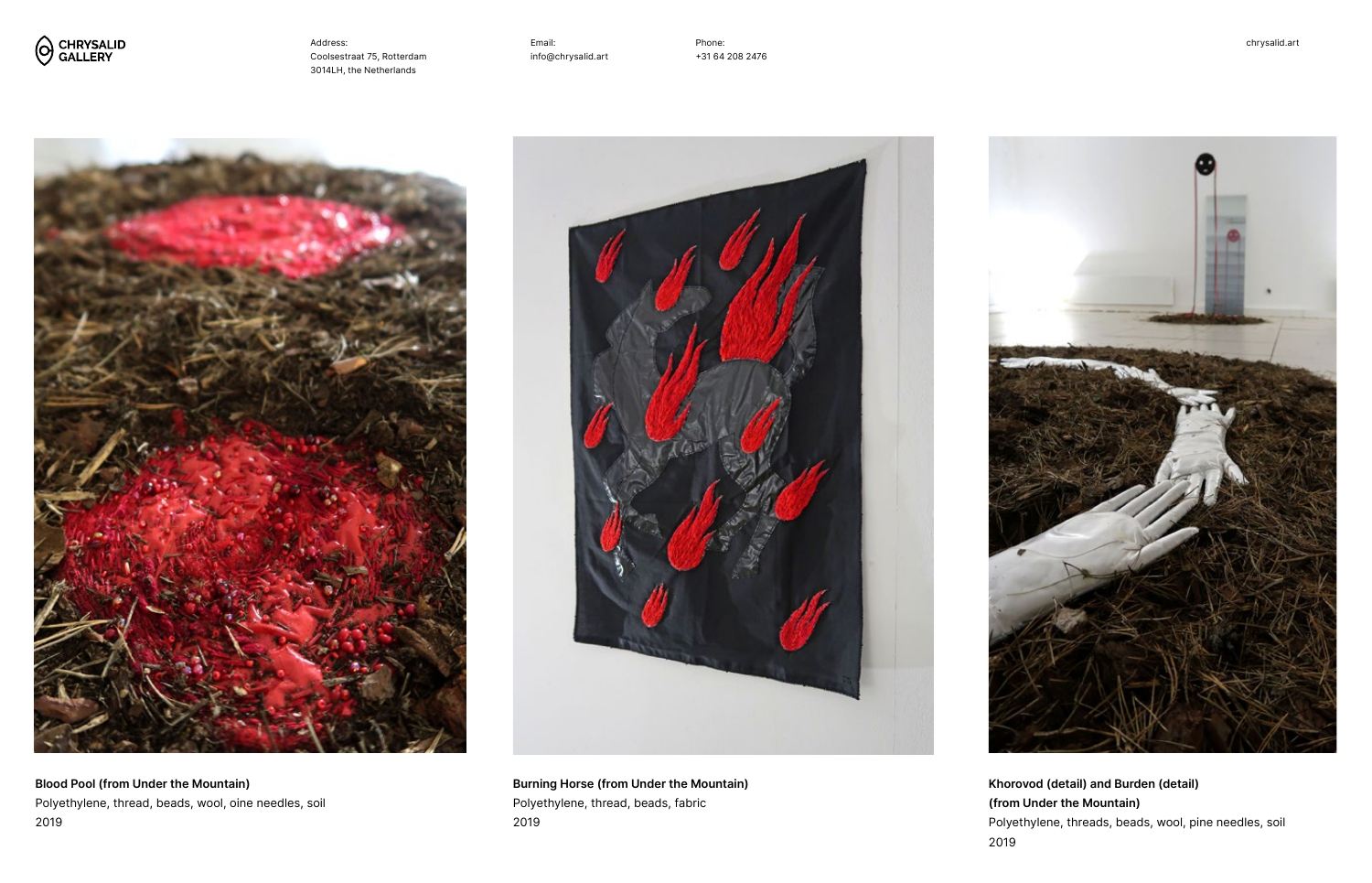Phone: +31 64 208 2476







Address: Coolsestraat 75, Rotterdam 3014LH, the Netherlands



**Burden (blood side, from Under the Mountain)** Polyethylene, thread, beads, wool 2019

**Burden (shadow side, from Under the Mountain)** Polyethylene, thread, beads, wool 2019

**Burden (from Under the Mountain)** Polyethylene, thread, beads, wool 2019